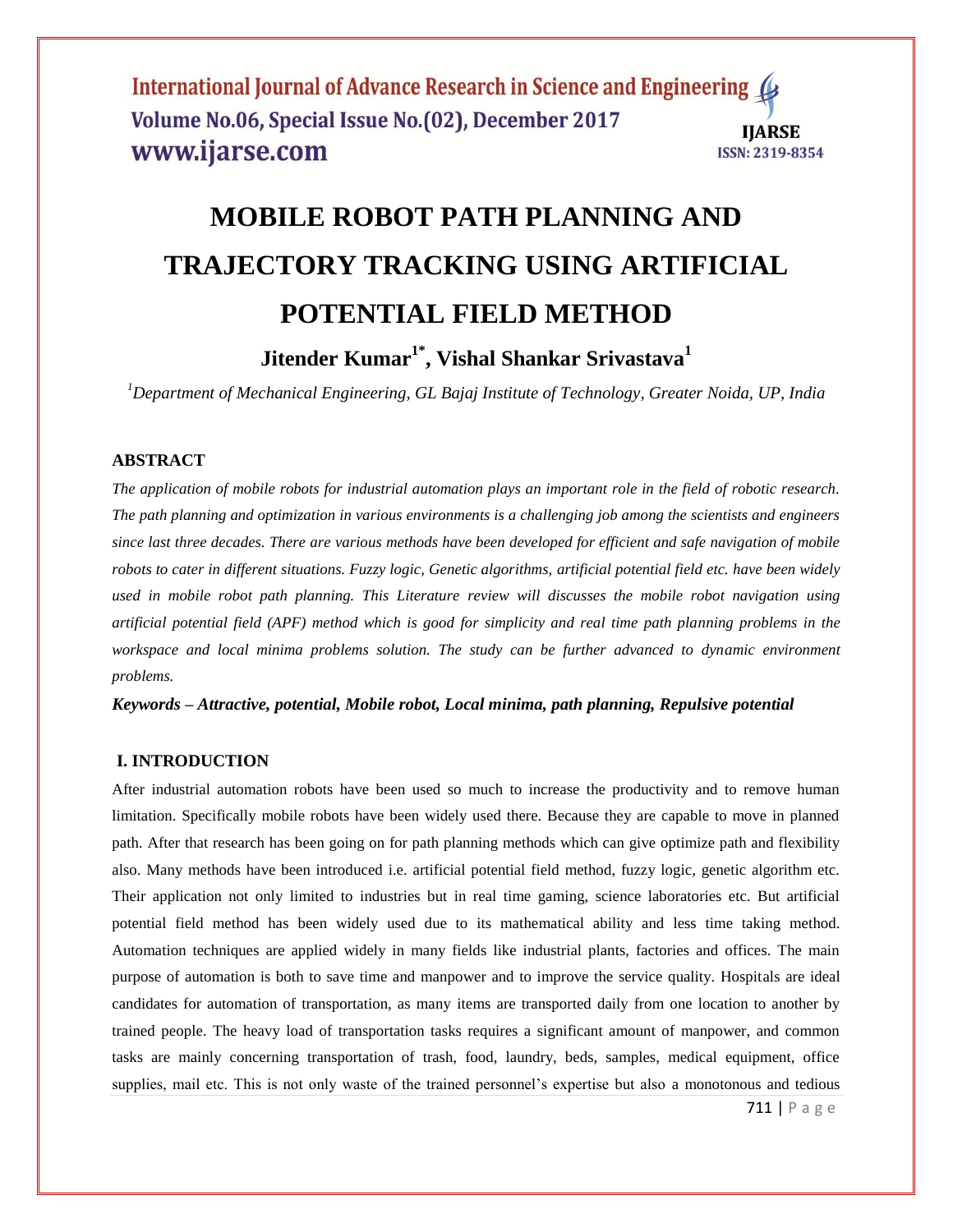work. Automation is a key aspect for increasing efficiency and saving both time and manpower. The main purpose of an automatic technology is to reduce the need of human transportation tasks and replace them with robotic technology where the transportation task is suitable. A mobile robot that can perform transportation tasks could therefore relieve hospital personnel of this time consuming, secondary task and free their time for the more critical primary duties the solution will require an automation system consisting of a mobile robot there is able to transport the different hospital equipment from one place to another. The robot must be suitable for hospital environment where human traffic will not interfere with the system and not lead to potentially collisions with people or interior. The system must therefore be able to deal with changes in its surrounding environments such as people and other obstacles. One technology that has been successfully implemented in many industrial applications to move materials around a manufacturing facility of a warehouse is Automatic Guided Vehicle AGV. An AGV is a mobile robot which means the robot is not fixed to one physical location. The benefit of robotic technology and the increasing knowledge from the research and the experience in industrial environments, result in introducing solutions to transportation of goods in places like hospitals. There exist several examples on utilizing robotic technology in hospitals. One of the earliest service robot projects is the Help Mate robot capable of navigating hallways and riding elevators to deliver payloads to programmable destinations throughout a hospital. TUG is another commercially available robot, which is able to transport attached wagons by tugging them. These examples indicate an increasing interest for such robotic systems. Artificial potential fields is a method that originally mimics the behavior of magnetic fields where points of interest attract, and obstacles repel a mobile object that moves in the resulting field. To get to the goal, the object and its way to it by, at each point in time, choosing the steepest possible attractive direction for its next move. As the technique was developed to support decision making in robot navigation, in general it does not need to calculate the potentials in all possible positions of the field. Instead, it typically filters out a number of look ahead positions (that can be reached by the mobile robot), and probes the potentials in these positions, given the positions of other objects of interest. Since there are only the distances and possibly the directions of the attracting or repelling charges in relation to the positions probed that are of interest, there is no need to calculate the potentials of the intermediate positions. A robot should be designed and controlled to navigate and traverse without colliding to the obstacles located around itself which may be static or dynamic.Artificial potential fields (APF) is a reactive approach in which trajectories are not planned explicitly. In- stead, agent's interactions with its environment are superposed or emerged to make the robot flexibly cope with the changing environment. Although the idea behind using APF in path planning seems easy, problems such as local minima and oscillatory movements make it difficult to find a path connecting two-end positions. But many solutions have been given by researchers for solving local minima problems. Today the problem of multi robot path planning also have focus. The goal of defining a basic motion planning is to isolate some central issues and analysis them in depth before considering additional difficulties. The general motion planning is complex task and there will be a number of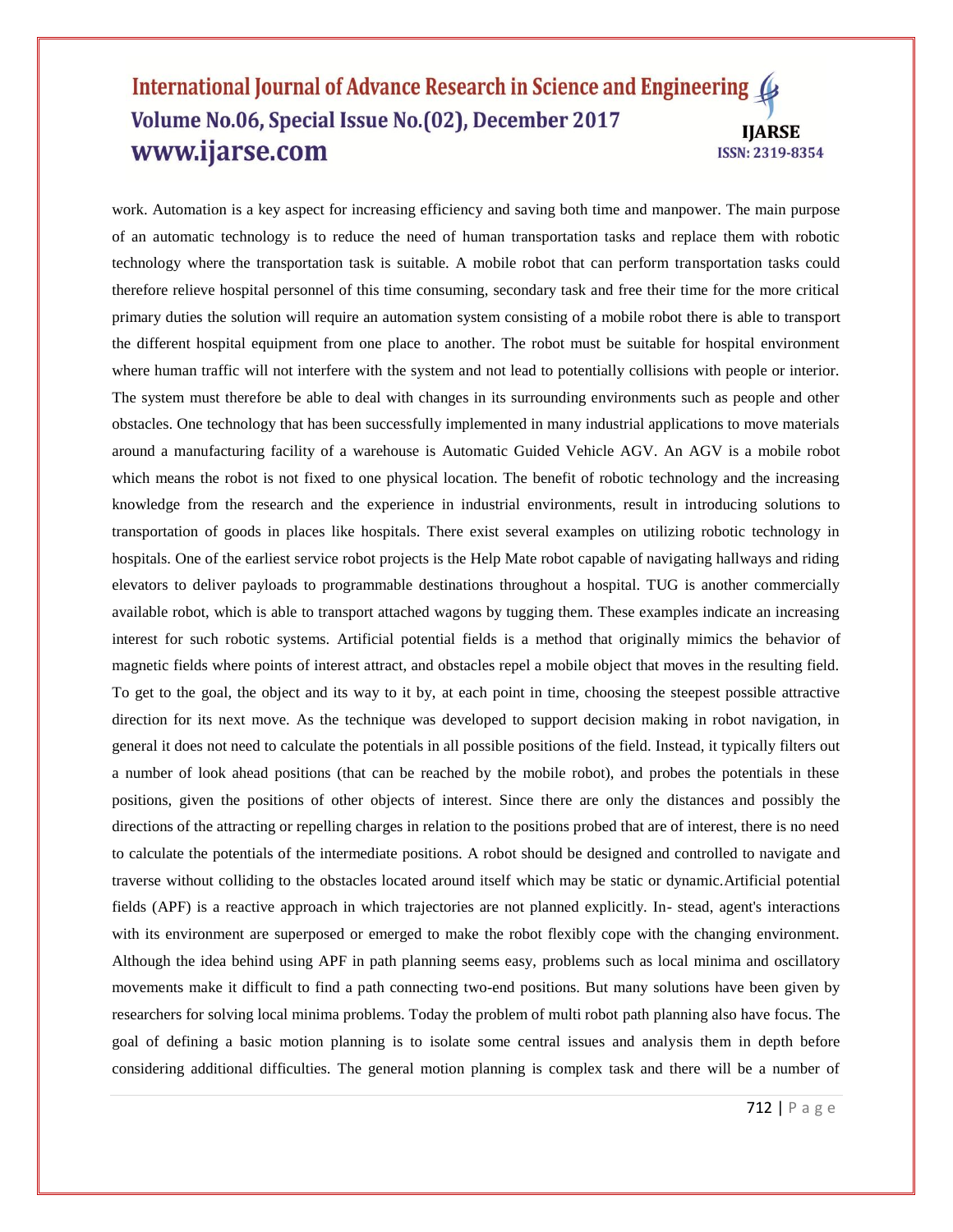simplifying assumptions. The potential field method treats the robot like a particle moving in a field under the influence of an artificial potential field whose local variations are expected to respect the structure of the C-free. The robot then moves in the direction indicated by the potential field. The goal acts as an attractive force on the robot also obstacles form a repulsive force directing the robot away from obstacles. The correct combination of repulsive and attractive forces moves robot from the initial position to the goal position while avoiding obstacles. If new obstacles appear during robot motion the potential field needs to be updated in order to integrate this new information. The drawback of the potential field method is that there is a tendency that the robot might get trapped in local minima which is not the goal position. This can happen when the forces associated with the potentials evaluates to zero and therefore the robot does not move. This happens in the situations where the attractive force towards the goal and the repulsive force are equal. As a result the robot is trapped in local minima and in practice the robot oscillates close to the local minima. This means that there is no guarantee that potential field method will find a path to goal position. The fundamental idea behind potential field approaches is to treat the target position as a attractive well, where the minimum is at the target; and to treat obstacles as high potential hill that create a repulsive force. The overall potential is the sum of these two types of potentials and can be written as: UTotal  $(q)$  =UAtt  $(q)$  +URep  $(q)$ 

Where Utotal (q) denote the total artificial potential field; U att(q) denote the attractive potential field; and U rep(q) is the repulsive potential field. All of them are function of position q only; where  $q = \text{trans}[x, y]$  in two dimensional workspace and q =trans [x, ,y z] in a three dimensional workspace. With this idea in mind, if the robot is design to follow the negative gradient in the total potential field, it will finally converge to the target position since that is the lowest point in the potential field. Negative gradient of this function will give overall force.

#### **II LITERATURE REVIEW**

O. Khatib (1986) [1] have first implemented APF for real time obstacle avoidance and presented a unique real time obstacle avoidance approach for manipulators and mobile robots base on the artificial potential field concept. In this approach, collision avoidance, traditionally considered a high level planning problem can be effectively distributed between different levels of control, allowing real-time robot operations in a complex environment and proposed low level control with a path that will enable the robot to accomplish the assigned task free from any risk of collision. But the complexity of tasks that can be achieved with this collision avoidance approach is limited. In a cluttered environment, local minima can occur in the resultant potential field. This can lead to a stable positioning of the robot before reaching its goal.Charles W. Warren (1989) [2] described a path planning technique for robotic manipulators and mobile robots in the presence of stationary obstacles. The planning consists of applying potential fields around C-Space obstacles and using this field to select a safe path for the robot to follow. The advantage of using potential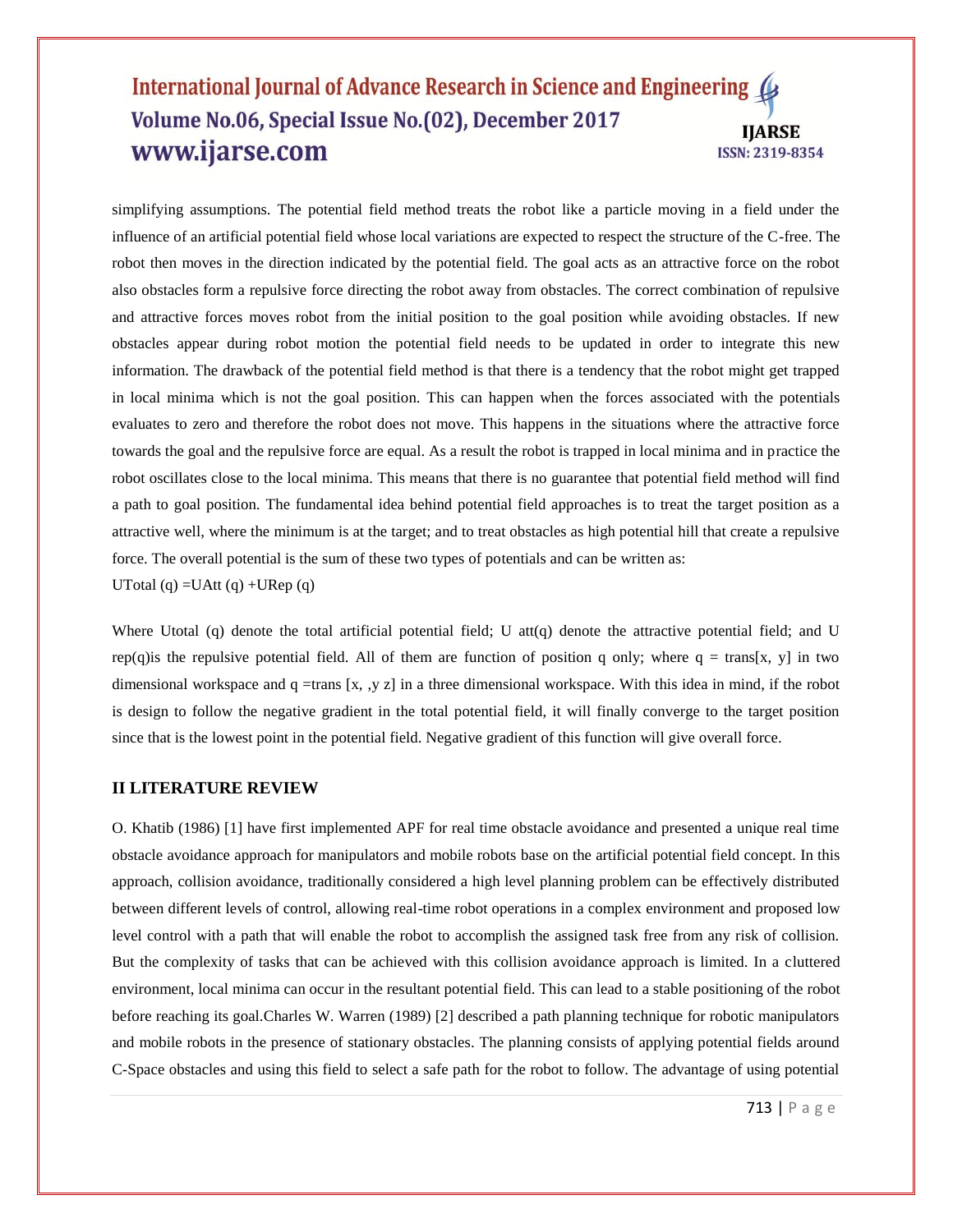fields in path planning is that they offer a relatively fast and effective way to solve for safe paths around obstacles. In the method used to accomplish path planning presented here, a trial path is chosen and then modified under the influence of the potential field until an appropriate path is found. By considering the entire path, the problem of being trapped in a local minimum is greatly reduced, allowing the method to be used for global planning. It limited only by the computational power of the robot's planner. For most fixed base and simple mobile robot planning problems, this technique offers a fast, effective solution to global planning problems.Hsuan Chang (1996) [3] presented a new technique to reduce or eliminate the need for random walks while improving performance. Random walk like techniques have been used to help potential field based motion planning techniques to escape from local minimum configurations. However the associated cost can be large for some applications which require smoothing to take out the incoherent motion steps that are discovered through the random walks. It is especially effective for constrained path planning because the potential field inside a constraint volume provides a good general direction, while the new technique presents and efficient perturbation technique to replace traditional random walk mechanisms in guiding a search along this general direction.Min Gyu Park and Min Cheol Lee (2003) [4] given a new concept using a virtual obstacle to escape local minima that occur in local path planning. A virtual obstacle is located around local minima to repel an object from local minima, have also proposed the discrete modelling method for the modelling of arbitrary shaped objects used in this approach. This modelling method is adaptable for real-time path planning because it's reliable and provides lower complexity.A. Poty. et al. (2004) [5] given method for motion planning of mobile robots in a dynamic environment. In path planning design, potential fields can introduce force constraints to ensure curvature continuity of trajectories and thus facilitate path tracking design. The parametric thrift of fractional potentials permits smooth variations of the potential in function of the distance to obstacles. In the approach used, the fractional order of differentiation is the risk coefficient associated to obstacles. As the environment is often dynamic, we extend this method to dynamic obstacles. In this paper the Ge and Cui method is used to take into account the obstacles movement. Two methods have been merged for dynamic motion planning for mobile robots. The Ge and Cui method defines attractive and repulsive potentials by taking into account position and velocity of the robot with respect to obstacles.Concerning the second method, the fractional potential has permitted to characterize each obstacle of the environment. Thus, the danger zone and the danger itself will be all the more significant around the obstacles as the risk coefficient (the fractional order) associated with the obstacles will be important. Computer simulation has been done and the robot successfully avoids obstacles and reaches the target.M.H. Mabrouk and M.R. Mclnnes (2008) [6] proposed a new, extended artificial potential field method, which uses dynamic internal agent states. The internal states are modeled as a dynamical system of coupled first order differential equations that manipulate the potential field in which the agent is situated. The internal state dynamics are forced by the interaction of the agent with the external environment. Local equilibria in the potential field are then manipulated by the internal states and transformed from stable equilibria to unstable equilibria,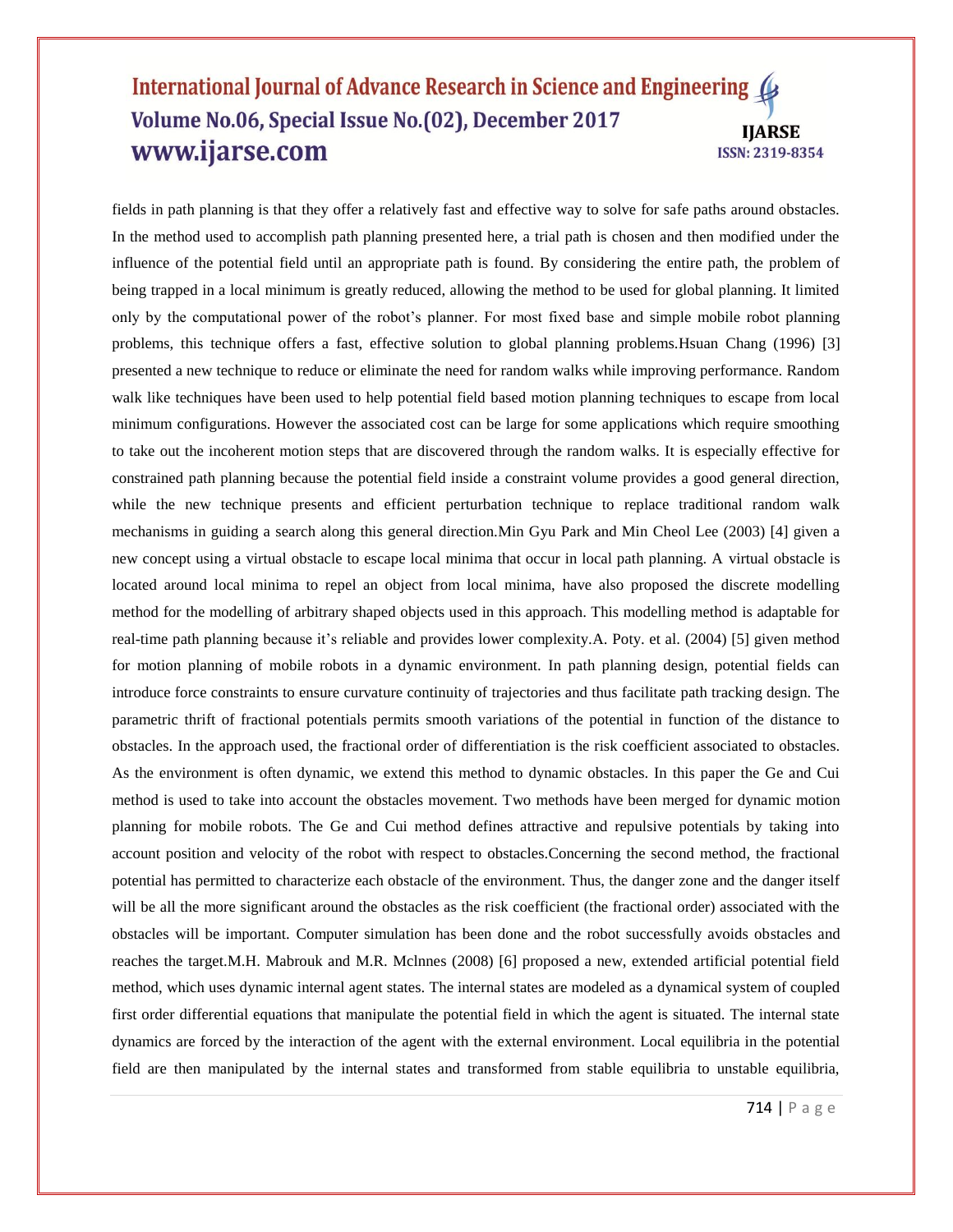allowing escape from local minima in the potential field. This new methodology successfully solves reactive path planning problems, such as a complex maze with multiple local minima, which cannot be solved using conventional static potential fields. The investigation of agent-based systems begins with a definition of the term agent, "An agent is a system that tries to fulfill a set of goals in a complex, dynamic environment such that it can sense the environment through its sensors and act upon the environment using its actuators''. A single agent may be fully autonomous, but its abilities may be limited according to resource and physical constraints. On the other hand, swarms of self-organizing agents that exchange information may have a greater functionality than the individual members. The method allows a swarm of agents to escape from, and manoeuvre around, a local minimum in the potential field to reach a goal.Dhananjay Bodhale et al. (2009) [7] focused on development of algorithms with the integration of path planning by potential field method and Monte Carlo localization method for navigation, obstacle avoidance, and localization of the mobile robot in a dynamic environment like in manufacturing industry. The path planning algorithms has divided into two sub modules, one is global path planning which uses visibility graph with A\* search method and another is local path planning which uses potential field method to avoid the obstacles. The image processing is used to get the working environment information from the global camera. The robot control program uses MCL algorithms with gradient path planning for continuous localization. User-friendly path planning software PMADE V 2.0 is developed. PMADE v 2.0 is used for image processing, path planning, simulation of robot navigation, real robot manual control and real robot automatic control for navigation in dynamic environment from position data of the simulator.Sung-hwan Kim (2010) [8] proposes a multi-robot support APF by defining new potential functions: SWARM or SPREAD. This APF uses priority selection scheme between multi robots and calculates a new potential functions based on priority, and then solves local minimum problem in multi robot APF which is a traditional problem of APF. Therefore this paper enables distributed path planning in multi-robot with real-time using suggested APF. All of these works are verified its effectiveness with simulation using Player/Stage simulator.Jia-Heng Zhou and Huei-Yung Lin (2013) [9] proposed a system to cope with the problem of autonomous mobile robot navigation. It is able to perform path planning and localize the robot in the real world environment. The path planning is first carried out using the known map, and the laser range scanner is then used to localize the robot based on the ICP registration technique.During the robot motion, the potential field is taken into account for obstacle avoidance. For the path planning, the visibility graph is established based on the current position of the robot. The Dijkstra algorithm is then used to find the shortest path to the goal position. Self-localization and path planning are two important issues for autonomous mobile robot navigation. For theautonomous motion, the robot should have the ability to localize its current position, perform the path planning for the future movement, and move to the next position as expected, proposed a navigation system to deal with the problem of robot motion in the known environment using the laser range scanner. First we build the visibility graph and find the shortest path by Dijkstra algorithm, then localize the robot by registering the laser scanning data and the visibility mode based on the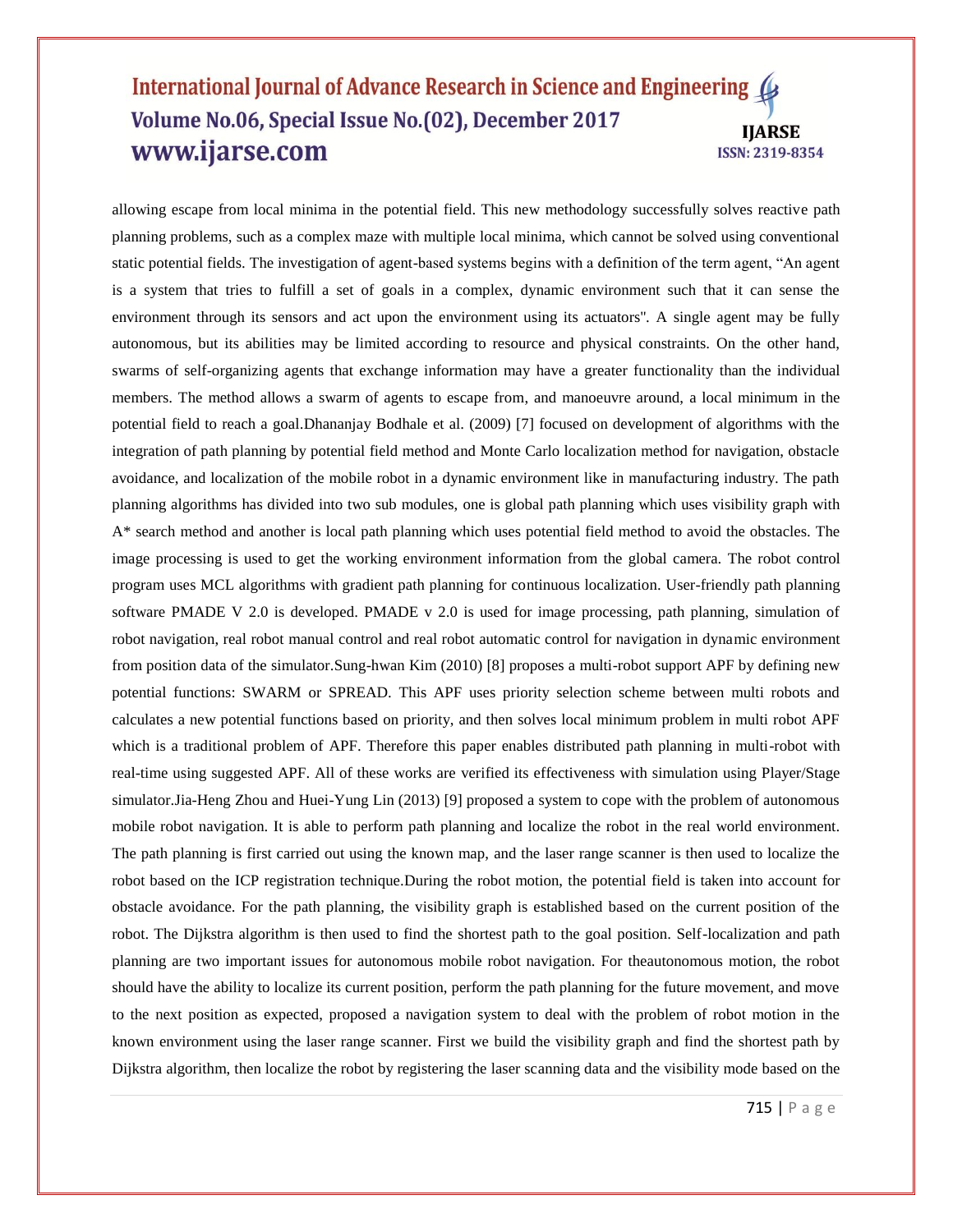ICP algorithm. Finally, the potential field is incorporated to decide the robot motion for the next step. Experimental results in the real world environment have shown the feasibility if this work.Guanghui Li et al. (2012) [10] presented an improved artificial potential field based regression search (Improved APF-based RS) method which can obtain a global sub-optimal/optimal path efficiently without local minima and oscillations in complete known environment information. They redefine potential functions to eliminate non- reachable and local minima problems, and utilize virtual local target for robot to escape oscillations. Due to the planned path by improved APF is not the shortest/approximate shortest trajectory, we develop a regression search (RS) method to optimize the planned path. The optimization path is calculated by connecting the sequential points which produced by improved APF. Amount of simulations demonstrate that the improved APF method very easily escape from local minima and oscillatory movements. Moreover, the simulation results confirm that our proposed path planning approach could always calculate a more global optimal/near optimal, collision-free and safety path to its destination compare with general APF. That proves our mproved APF-based RS method very feasibility and efficiency to solve path planning which is a NP-hard problem for autonomous mobile robot. Path planning problem is one of the most important robotic problems for autonomous mobile robot to accomplish given tasks. An improved artificial potential field based regression search method was proposed to obtain a global optimal/suboptimal path without local minima and oscillations incomplete known environment information. Virtual local target and repulsive force disappearance method are utilized to eliminate local minimum caused by traditional APF when attractive force and repulsive force in collinear but opposite direction. Oscillations problem is resolved by tangential line of circle when robot moves nearby the vertex of polygonal obstacles and circular obstacle. Due to the computed path by improved APF is not the shortest trajectory, we developed a regression search method to optimize the planned path, and proved that a safely, shorten and collision free path for autonomous mobile path could be produced by amount of simulations. That proved their improved APF-based RS method is very feasibility and efficiency to solve path planning.Hossein Adeli et al. (2012) [11] proposed a new algorithm for solving the path planning problem of mobile robots. The algorithm is based on Artificial Potential Field (APF) methods that have been widely used for path planning related problems for more than two decades. While keeping the simplicity of traditional APF methods, our algorithm is built upon new potential functions based on the distances from obstacles, destination point and start point.

#### **III CONCLUSION**

- The basic robot path planning shows that artificial potential field method good for path planning and can do smooth path planning in lesser time.
- Many research advance in APF limited to single mobile robot. There is not so much research of multi-robot path planning by artificial potential field method.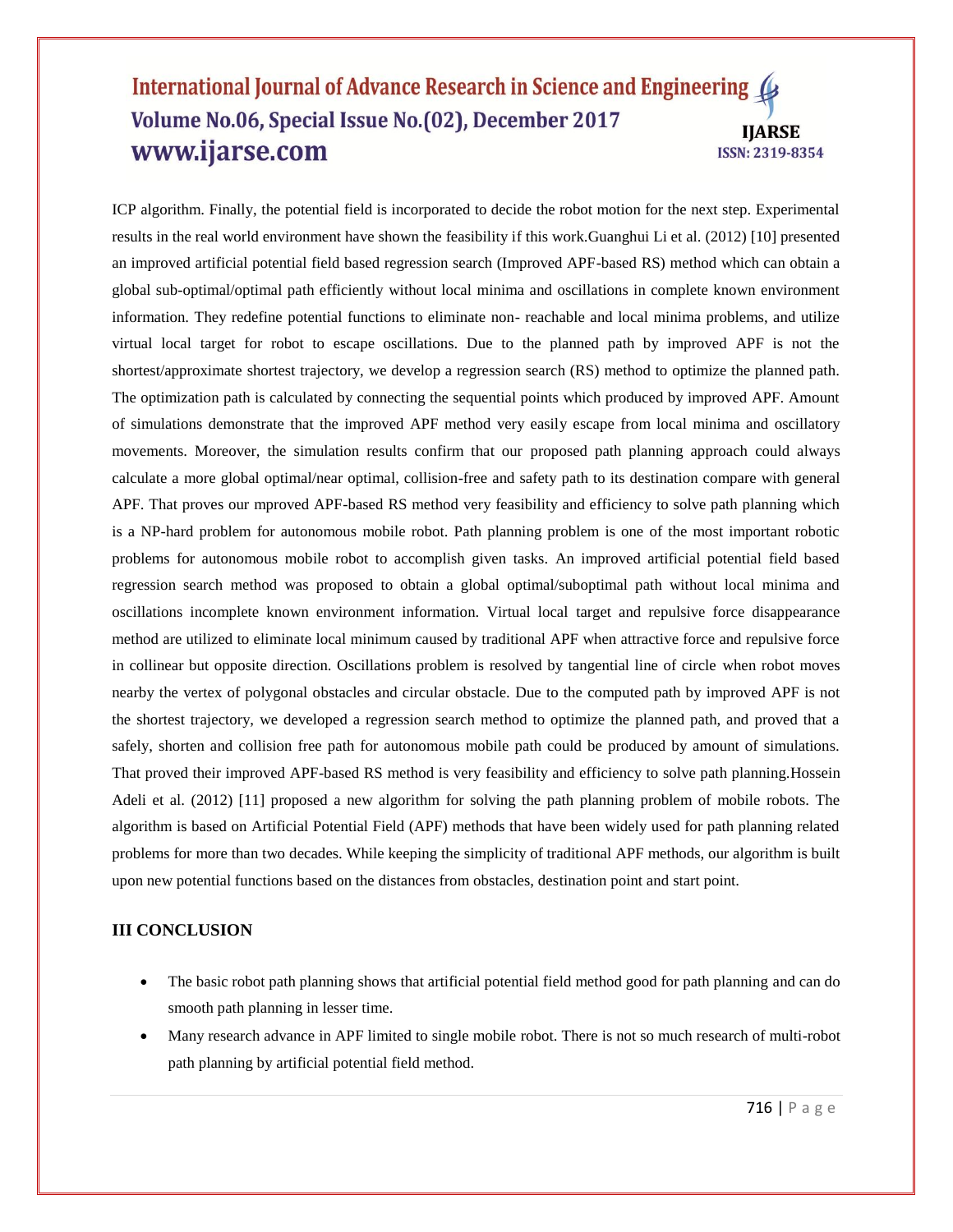- Robot path planning of random obstacles shows that number of steps given to robot affects robot navigation accuracy and time speed coordination. With lesser number of steps it can deviate from the fin point.
- By changing obstacles and its robot path planning power shows that it is highly analytical method and flexible also.
- Robot path planning of random obstacles shows that number of steps given to robot affects robot navigation accuracy and time speed coordination. With lesser number of steps it can deviate from the final point.
- Voronoi diagrams that divides the workspace into cells only good for static obstacles. And artificial potential field method is comparatively better than this.
- The convergence of APF shows that it choose optimize path for particular value.
- In most of the research papers authors presented different methods to solve local minima problem but still it is the most interesting topic of APF. Because there is solution needed for local minima in complex environment.
- Many research advance in APF limited to single mobile robot. There is not so much research of multi-robot path planning by artificial potential field method.
- Robot path planning can be lead to 3 dimensional inclined obstacles and can propose techniques for better object recognition.
- In dynamic environment this method can be tested and make flexible for different workspace.
- For avoiding local minima and multi robot path planning still our proposed method needs several modification because robots can make intersect point and can lead to damage themselves.
- Many research advance in APF limited to single mobile robot. There is not so much research of multi-robot path planning by artificial potential field method.

## **REFERENCES**

- [1] Khatib.O, Real-Time Obstacle Avoidance For Manipulators And Mobile Robots, *Vol. 2, 1986 pp. 500 – 505*
- [2] Charles W. Warren, Global Path Planning Using Artificial Potential Fields ,*Pp. 316 - 321 vol.1*
- [3] A New Technique To Handle Local Minimum For Imperfect Potential Field Based Motion Planning, Hsuan Chang 1996 *Pp. 108 – 112, vol.1*
- [4] A New Technique to Escape Local Minimum in Artificial Potential Field Based Path Planning, Min Gyu Park and Min Cheol Lee KSME International Journal, *Vol. 17 No. 12, pp. 1876~ 1885, 2003*